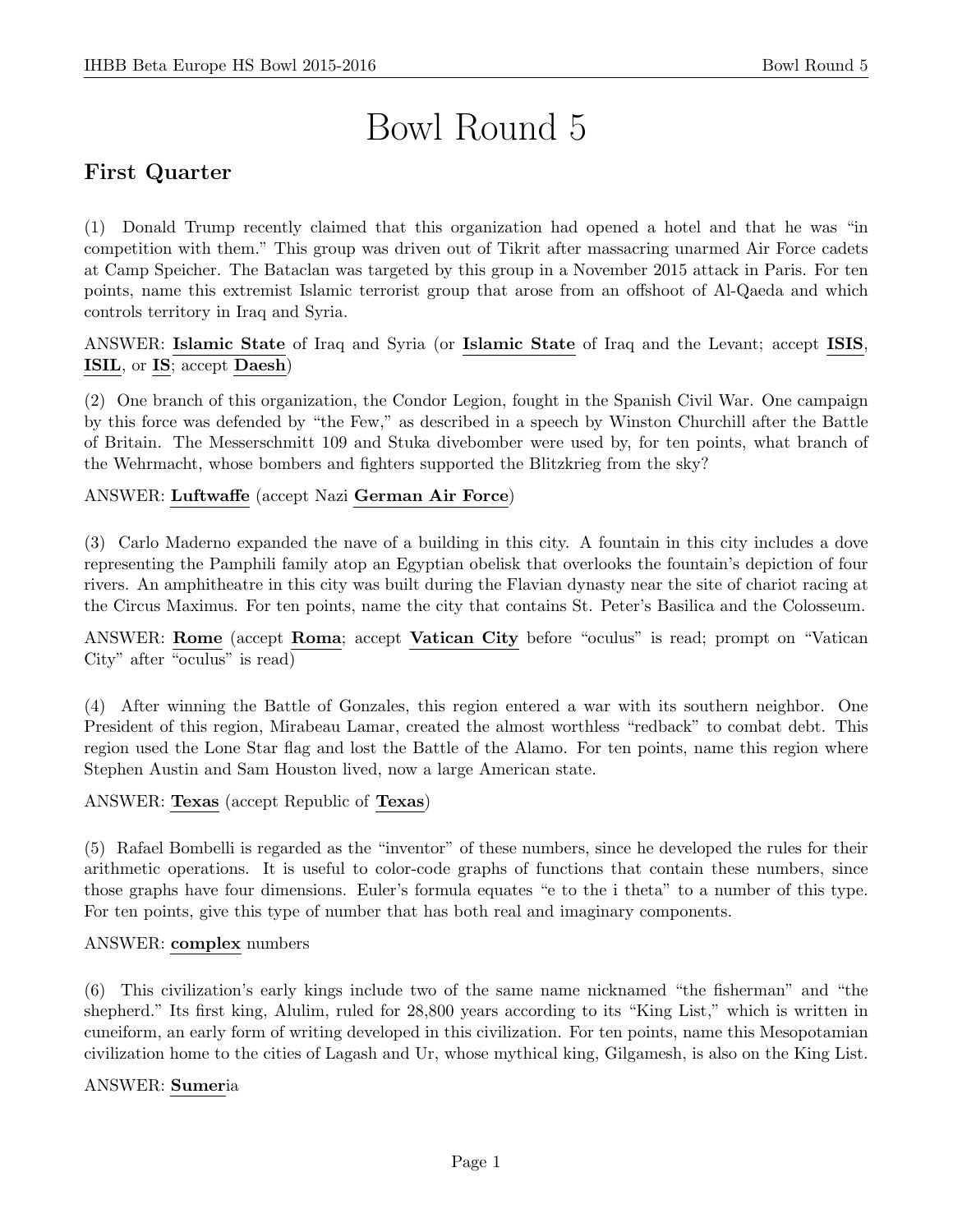(7) To extend its shoreline, this city built the Palm Jumeirah, just south of a set of hundreds of small artificial islands in the shape of the world. A three-lobed skyscraper in this city uses spiralling setbacks along its 160 floors. For ten points, name this most populous city in the United Arab Emirates, where oil revenue has spurred urban construction like the Burj Khalifa.

## ANSWER: Dubai

(8) This person proclaimed "O Time, O traditions" in delivering a speech to fend off the Catiline Conspiracy. His hands were placed on the Rostrum and Fulvia pierced this man's tongue with a hairpin after he was beheaded on the orders of Marc Antony, whom he had insulted in orations inspired by Demosthenes [deh-MOSS-theh-nees] . For ten points, name this famous Roman orator of the Philippics.

#### ANSWER: Marcus Tullius Cicero

(9) In this battle, Major Sylvain-Raynal managed to defend Fort Vaux for over a week, but the lightly defended Fort Douaumont [DOO-oh-MOHN] was captured without a fight. General Nivelle issued the order "they shall not pass" during this battle, and General Falkenhyn sought to "bleed France white" in this battle. For ten points, name this extremely bloody 9-month-long battle during World War I at a French fortress town.

# ANSWER: Battle of Verdun

(10) Ahmad Shah Durrani established his capital in this present-day country, from which Babur conquered the Lodi Dynasty. The 1st century Kushan Empire ruled from what is now this country's city of Bagram. Two massive statues of the Buddha in this country's Bamiyan Valley were dynamited in 2001. The Khyber Pass connects this country to its eastern neighbor, Pakistan. For ten points, name this country once ruled by the Taliban.

# ANSWER: Islamic Republic of Afghanistan

# Second Quarter

(1) Three of this body's first five acts dealt with Soviet occupation of Iran. Its operation is controversial, as the victorious Allied countries in World War II hold permanent member status and veto power, unlike in the General Assembly where non-binding resolutions are voted on. For ten points, name this 15-member body that orders sanctions and peacekeeping operations for the United Nations.

ANSWER: United Nations Security Council (do not prompt on United Nations)

BONUS: This permanent member of the UN Security Council used the veto to oppose a criminal tribunal investigating the Malaysian Airlines disaster in Ukraine.

# ANSWER: Russian Federation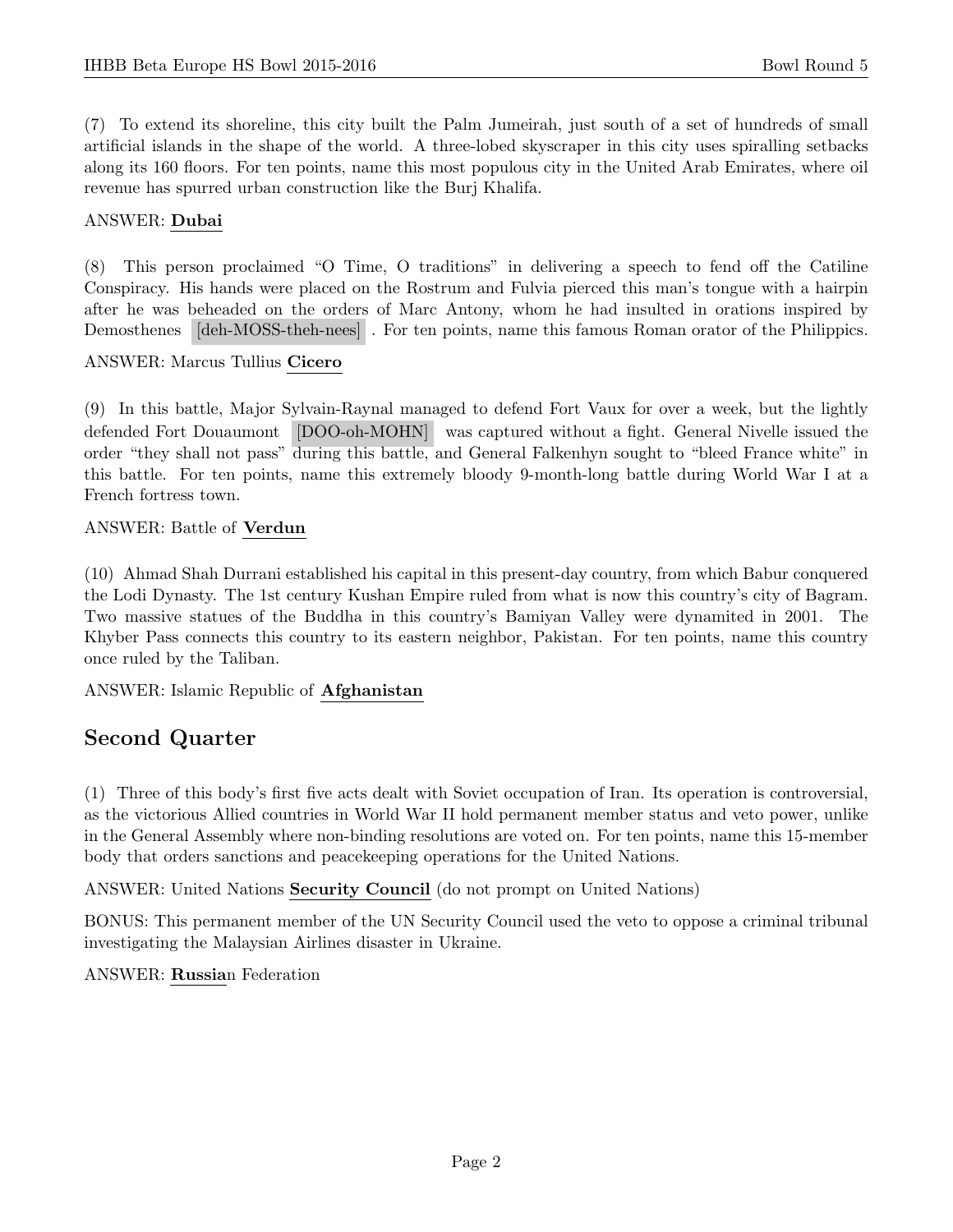(2) These entities were controlled through "ingenuity" among other things, utilizing both a mahout and a howdah. Among the most famous use of this weapon was at the Battle of the Hydaspes [hye-DAS-pees] River by King Porus against Alexander the Great. Hannibal baffled the Romans by crossing the Alps with them. For ten points, name this animal, akin to an ancient tank, which is now hunted for its ivory tusks.

## ANSWER: elephants

BONUS: Alexander's victory over King Porus at the Hydaspes required one of these military maneuvers, also performed by Julius Caesar - albeit with no immediate enemy - at the Rubicon.

## ANSWER: river crossing

(3) This civilization's royal city of Ollantaytambo was occupied by Manco Capac II as they opposed the Spanish invasion. They grew from a small kingdom under Viracocha to a colonizing empire under Pachacuti, who lived in an estate at a "Lost City" that was re-discovered by Hiram Bingham in 1912. For ten points, name this South American culture which built cities like Cuzco and Machu Picchu.

# ANSWER: Incan Empire

BONUS: The Incan empire flourished in this large South American mountain range.

ANSWER: Andes Mountains

(4) John Mitchel was sent to Bermuda as punishment for his writings about this event. During this event, people called "soupers" converted to Protestantism in return for aid. The cottier system worsened this event, in which the affected area received shipments of maize and remained a net food exporter to Britain. Over one million people starved in, for ten points, what event in which the staple crop of an island west of Britain was ruined by blight?

#### ANSWER: Irish Potato Famine (or Great Famine, or Great Hunger)

BONUS: In response to the Irish Potato Famine, Robert Peel repealed the Corn Laws, which were what type of economic law?

ANSWER: tariff or import tax (accept equivalent for tax, such as import duty; prompt on trade restrictions or other descriptors; do not accept export tax)

(5) The "X Article" in Foreign Affairs magazine coined this term; that article was written by George Kennen, one of the "Wise Men" advocated this policy as a substitute for rollback. This policy was first performed with the Truman Doctrine, which provided support to those resisting "outside pressures." for ten points, name this political and military poilcy, implemented by the U.S. during the Cold War to prevent the spread of Communism abroad.

#### ANSWER: Containment

BONUS: Containment was an alternative to this policy, French for "relaxation" and often described as thawing. It advocated for less hostile relations with the Soviet Union.

#### ANSWER: Detente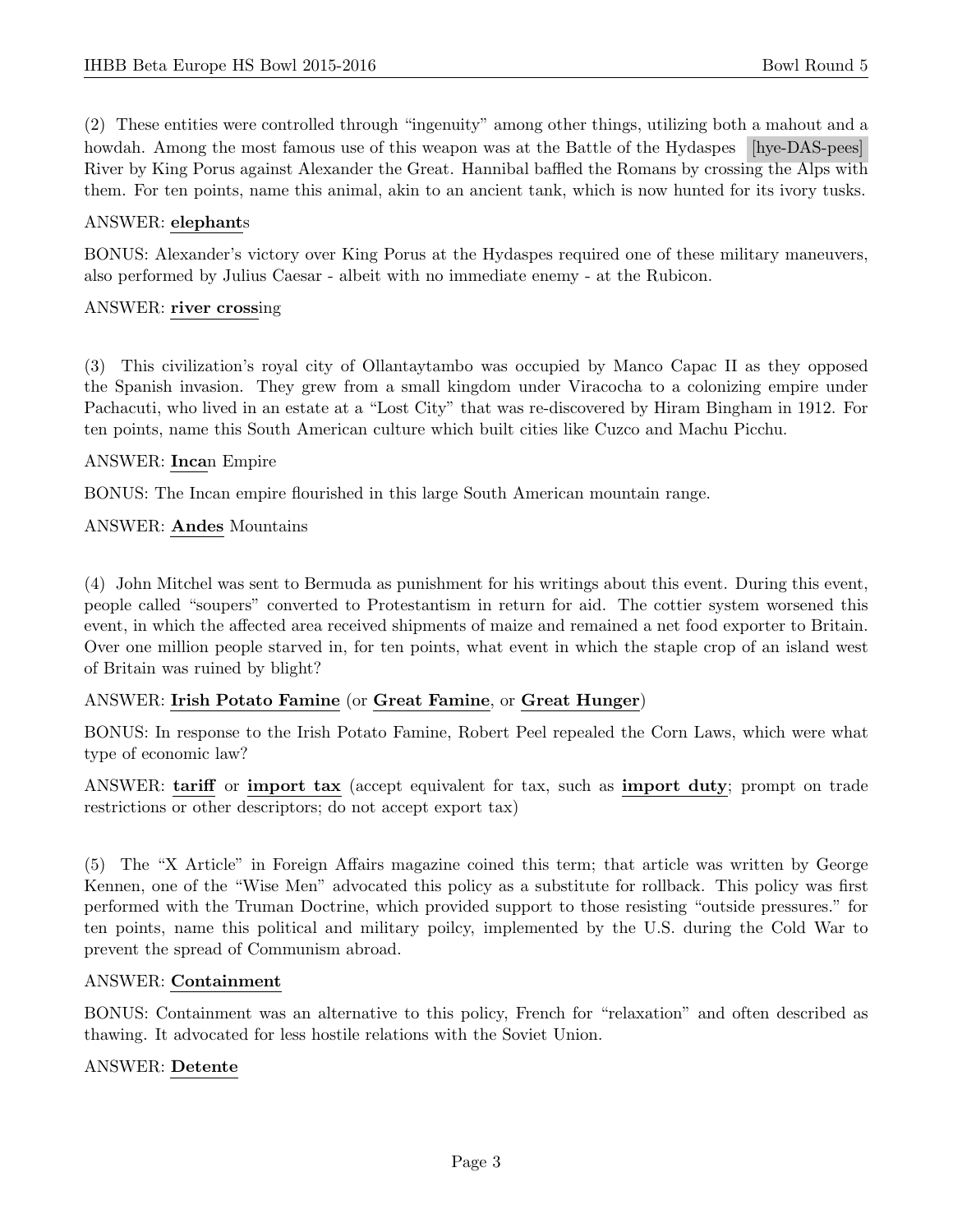(6) The narrator of a poem set during this war sits "in one of those dives / On Fifty-second street." John Yossarian serves during this war in Joseph Heller's novel Catch-22. In another book written during it, the author kisses Peter and writes to Kitty. For ten points, The Diary of Anne Frank is set during what war, that began on the title day of W.H. Auden's poem "September 1st, 1939?"

# ANSWER: World War II

BONUS: In what Kurt Vonnegut novel does Billy Pilgrim survive the firebombing of Dresden and become "unstuck in time?"

## ANSWER: Slaughterhouse-Five, or the Children

(7) This general's response to the question "Do you know that you are in God's grace?" avoided a legal dilemma in which both "Yes" or "No" responses admit guilt. This banner-carrier at Les Tourelles led the army to Reims [rehms] for the coronation of Charles VII but was captured by Burgundians, who tried

her for heresy and burned her at the stake. For ten points, name this "Maid of Orléans" [or-lay-OHN], a teenage girl who inspired French troops.

# ANSWER: Saint Joan of Arc or Jeanne d'Arc

BONUS: Joan of Arc helped lift the siege of Orleans in this war between the English and French.

# ANSWER: Hundred Years' War

(8) Abd al-Karim al-Nahlawi led a coup against this President which resulted in the collapse of the United Arab Republic. In 1952 this man and Muhammed Naguib ousted King Farouk as members of the Free Officers Movement. In 1956, this co-founder of the Non-Aligned Movement nationalized the Suez Canal. For ten points, name this second President of Egypt, serving between Naguib and Anwar Sadat.

#### ANSWER: Gamal Abdel Nasser

BONUS: Lake Nasser was created when what structure was built on the Nile River?

ANSWER: Aswan High Dam

Third Quarter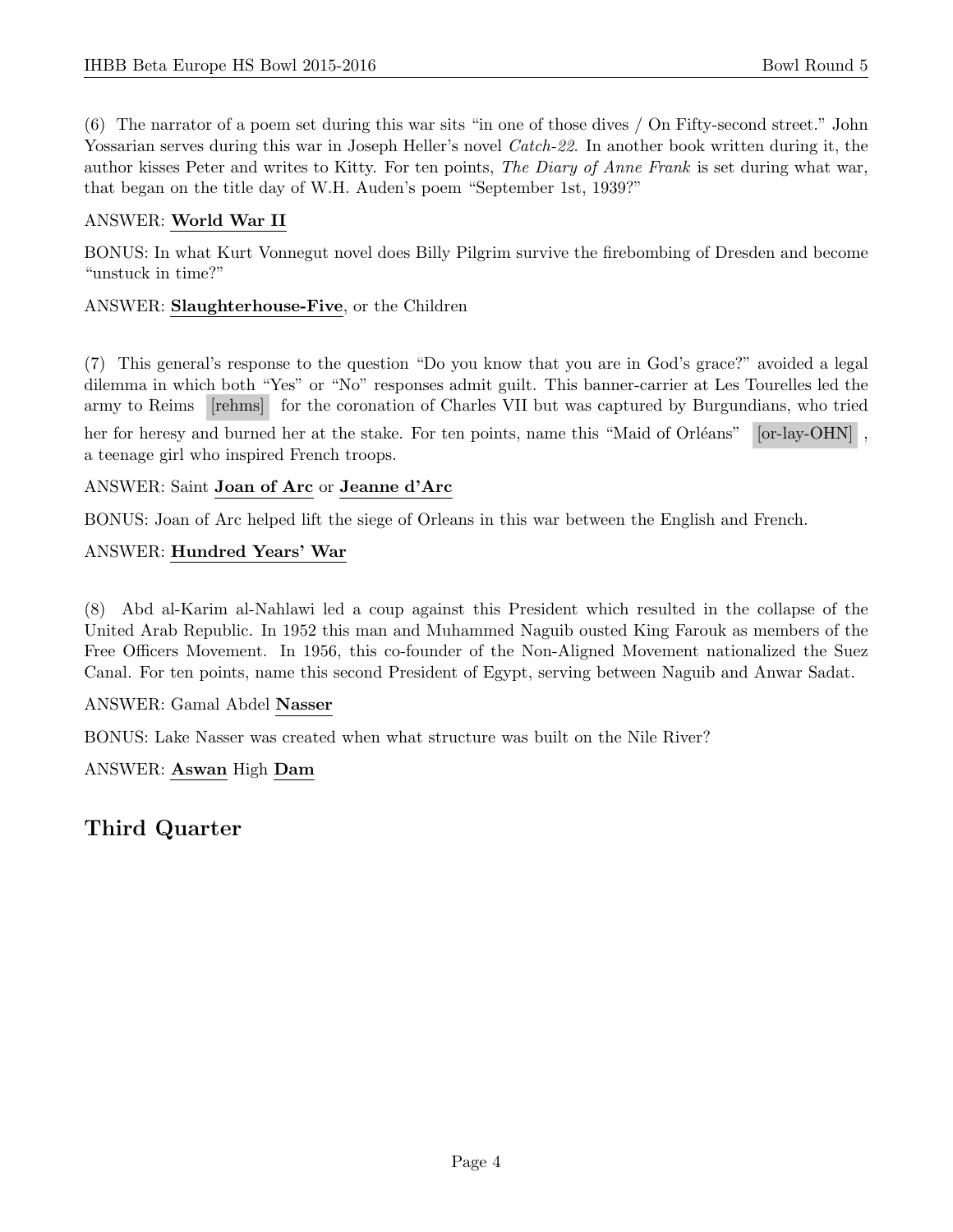#### Pre-Colonial Americas

In the history of the Americas, who or what is or was...

(1) The European country that employed conquistadors like Francisco Pizzaro?

#### ANSWER: Spain

(2) The modern-day North American country that was home to the Aztec empire?

#### ANSWER: Mexico

(3) The modern-day country with capital Lima that was home to the Incan empire?

#### ANSWER: Peru

(4) The Mayan invention whose Long Count form did not actually predict a 2012 doomsday?

#### ANSWER: Mayan calendar

(5) The peninsula jutting into the Gulf of Mexico where Mayan sites like Chichen Itza are found?

#### ANSWER: Yucatan Peninsula

(6) The conquistador who overthrew Montezuma and conquered the Aztecs?

#### ANSWER: Hernan Cortes

(7) The rival city-state of Tlaxcala [tlahsh-kah-lahn] built on an island in Lake Texcoco?

#### ANSWER: Tenochtitlan

(8) The Incan system of knotted strings used for numerical record keeping?

#### ANSWER: quipu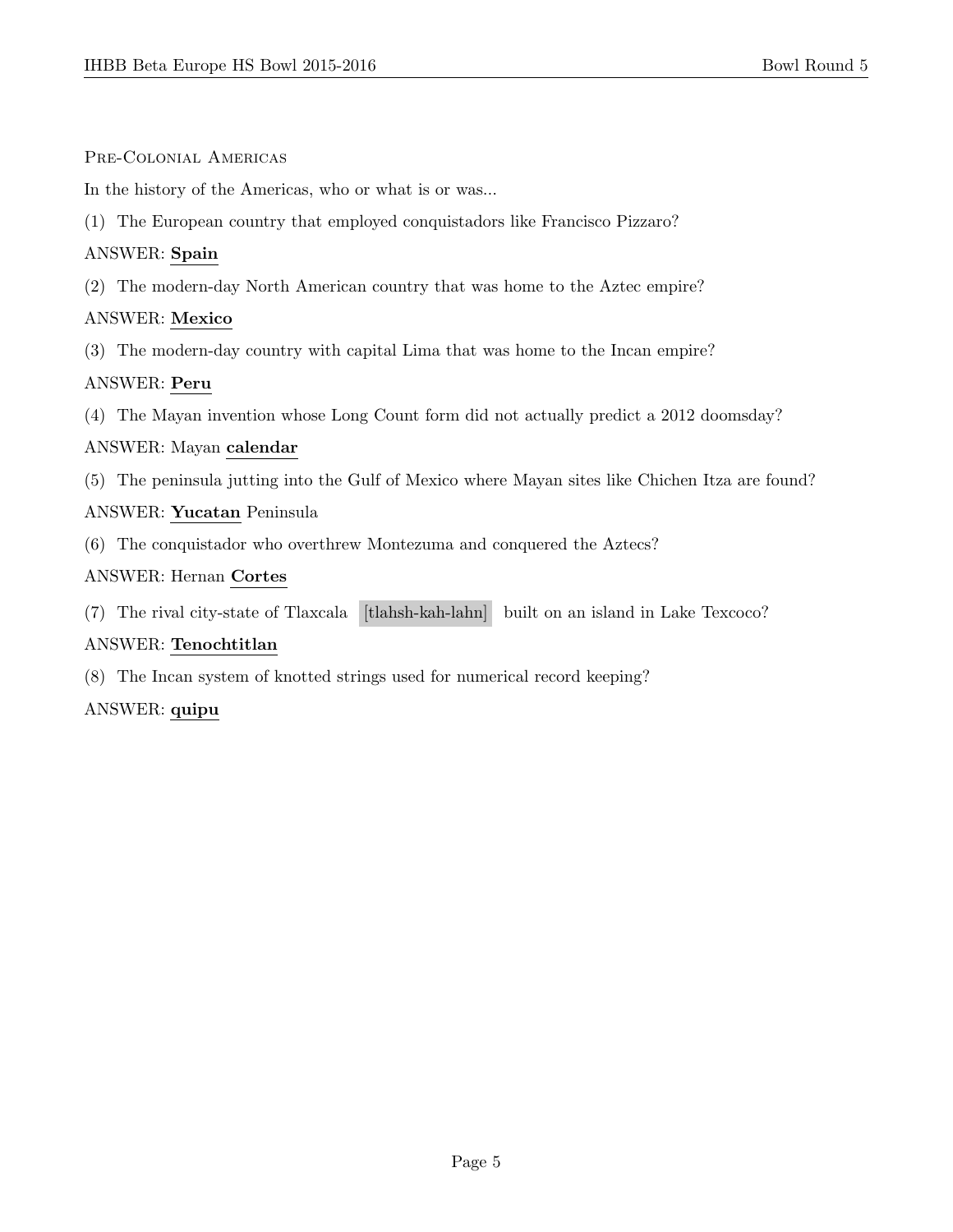## The Papacy

In Papal history, who or what is...

(1) The city-state within Rome ruled by the Pope?

# ANSWER: Vatican City

- (2) The current Pope?
- ANSWER: Francis (I) or Jorge Mario Bergoglio
- (3) The disciple of Jesus considered to be the first Pope?

# ANSWER: Simon Peter or Saint Peter

(4) The term for men who claimed to be Pope, like Clement VII during the Western Schism?

# ANSWER: Antipope

(5) The papal name shared by two 20th century Popes, including one who served only 33 days?

# ANSWER: John Paul

(6) The birth country of the resigned Pope Benedict XVI [sixteen] ?

#### ANSWER: Germany

(7) The term for legal documents, including Exsurge Domine [EX-ur-gay DOE-mee-nay] , which are more formal than encyclicals?

#### ANSWER: papal bulls

(8) The 1968 encyclical issued by Paul VI that re-affirmed the rejection of artificial contraception?

# ANSWER: Humanae vitae (or Of Human Life; accept On the Regulation of Birth)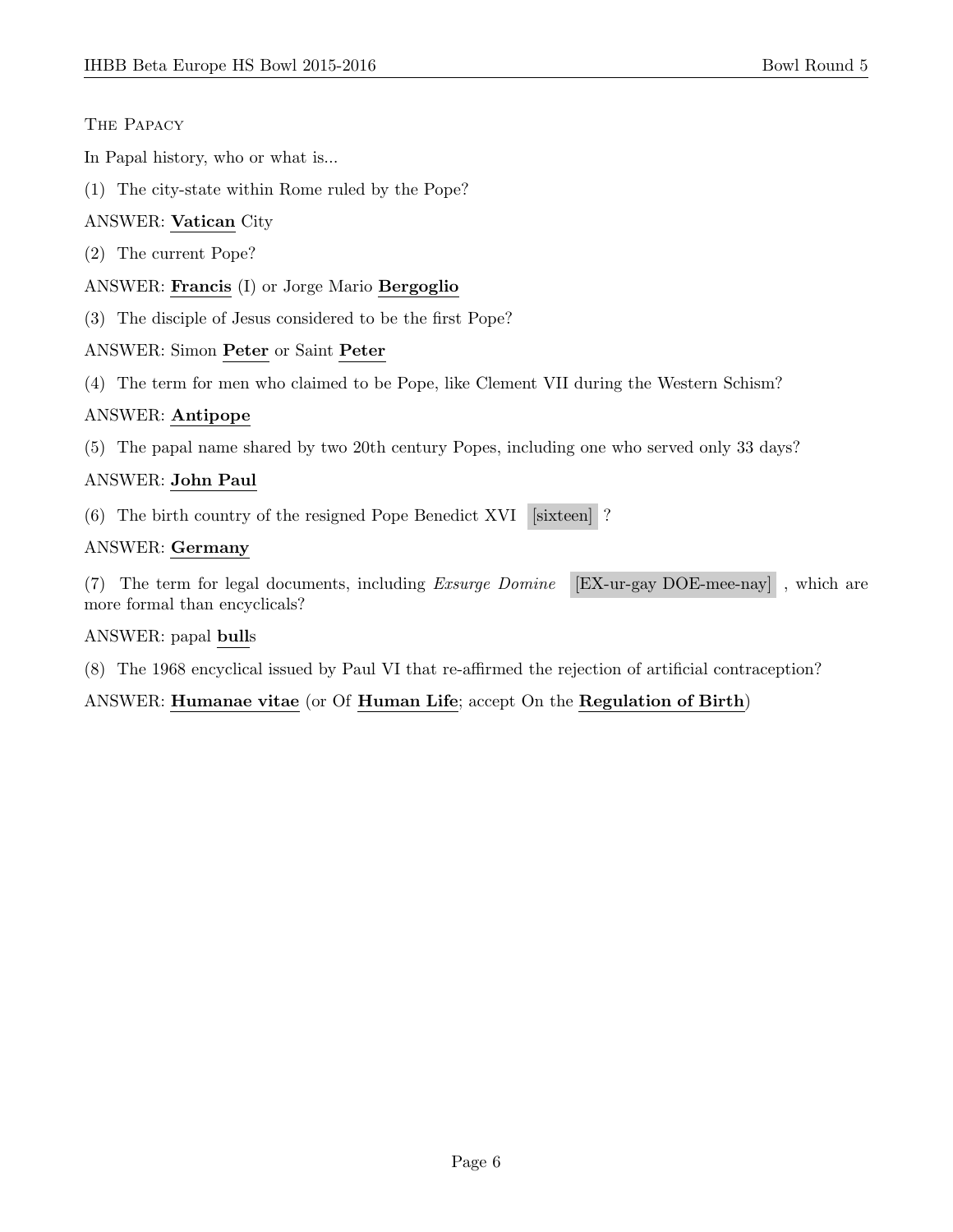|  | <b>BODIES OF WATER</b> |
|--|------------------------|
|  |                        |

What body of water is or was...

(1) Almost crossed by the Titanic?

#### ANSWER: Atlantic Ocean

(2) Known as "nostrum marum" by the Romans, and is between Europe and Africa?

#### ANSWER: Mediterranean Sea

(3) The historic border between France and Germany?

#### ANSWER: Rhine River

(4) Between Spain and Morocco, and was the mythical location of the pillars of Heracles?

#### ANSWER: Strait of Gibraltar

(5) Connected to the Mediterranean by the Strait of Otranto, and dominated by Venice?

#### ANSWER: Adriatic Sea

(6) Once terrorized by the Victual Brothers, and connected to the North Sea by the Kiel Canal?

#### ANSWER: Baltic Sea

(7) The target of the Gallipoli campaign?

#### ANSWER: the Dardanelles

(8) Where the USS Maddox was attacked by three North Vietnamese gunboats?

#### ANSWER: Gulf of Tonkin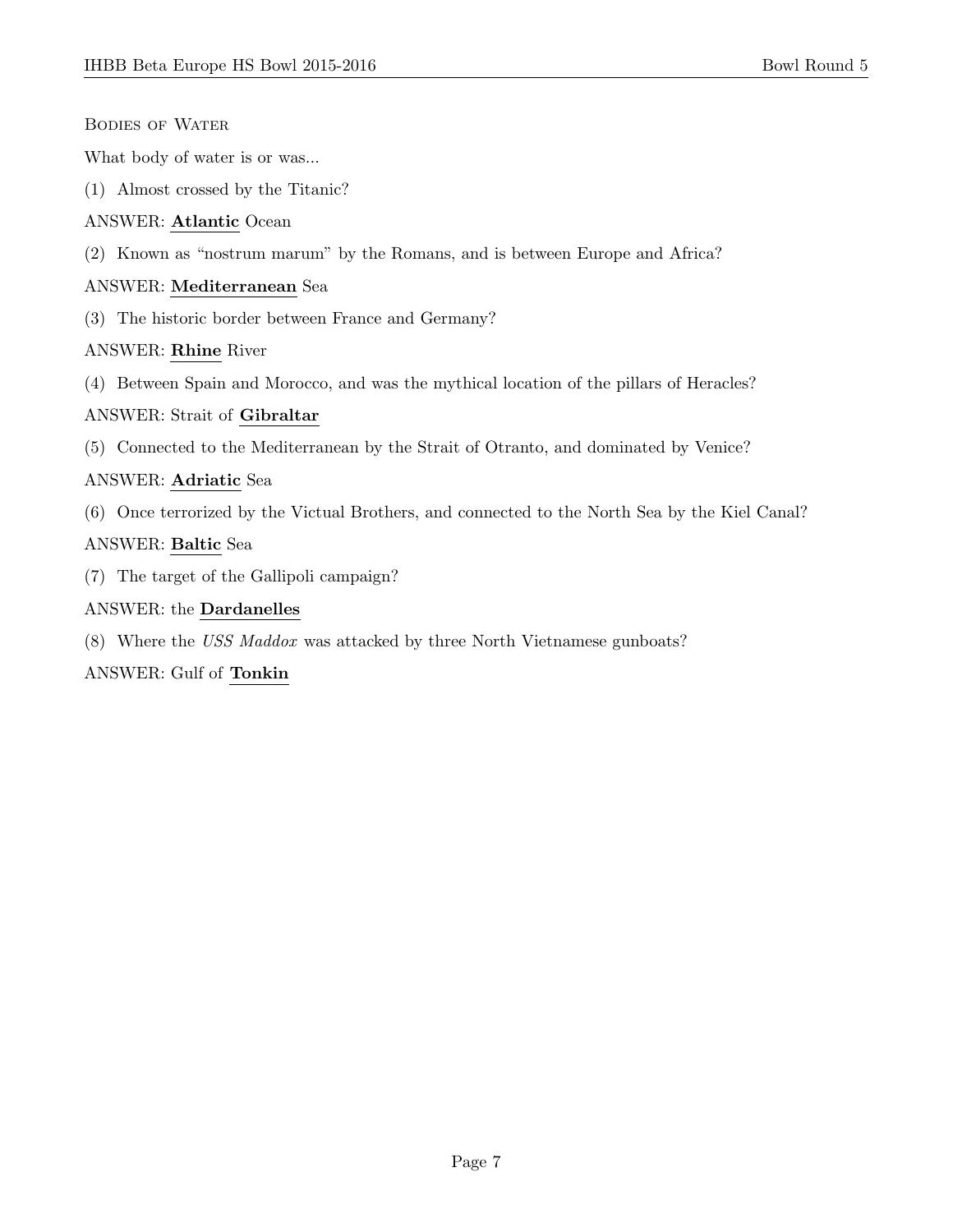# Fourth Quarter

(1) In 2014, one of these objects named "Lipinski" was stolen in Milwaukee after a performance of Olivier (+) Messiaen's Quartet for the End of Time. Wood density and varnish quality have been proposed as explanations for the (\*) brilliant sound of these instruments, which are roughly 300 years old. For ten points, name these instruments, reputed to be the finest-crafted violins in the world.

ANSWER: Stradivarius violin (accept more general descriptions like Stradivarius instrument; prompt on violin; prompt on "Strad;" do not accept mentions of violas, cellos, etc.)

(2) One of these conflicts was triggered by the seizure of a ship believed to be held by pirates, the Arrow. Lin Zexu served as a naval commander during the first of these wars that was ended with the Treaty of the  $(+)$  Bogue. Another of these wars was started by the Kowloon Incident. Their aftermath ended the (\*) Canton System with the "unequal treaty" of Nanking. For ten points, name these 19th century Chinese wars over a drug processed from poppies.

#### ANSWER: Opium Wars

(3) Some structures along this body of water served as shelters for refugees from the Bar Kokhba Revolt. The first known copy of The Community Rule was found here, along with copies of texts produced by the  $(+)$  Essenes. A famous discovery made near this body of water centered on several (\*) caves near Qumran. For ten points, name this body of water near which a large collection of Hebrew writings was found in the 1940s and 1950s, this place's namesake "Scrolls".

#### ANSWER: Dead Sea

(4) This group carried out their acts using a tool they called "Great Enoch." This group first appeared in Nottingham and were threatened with capital punishment with the  $(+)$ Frame Breaking Act. E. J. Hobsbawm referred to their sabotage as "collective bargaining by (\*) riot." for ten points, what British textile workers in the early 19th century smashed machines that were replacing their labor and now give their name to those who oppose technological progress?

#### ANSWER: Luddites

(5) Competitive venues for this game, invented by Alfred Butts, will use molded plastic instead of wood so that players can't "braille." The SOWPODS list is used in this game, whose 2015  $(+)$  French championship was won by Nigel Richards after just nine weeks of preparation. This game, an inspiration for (\*) Words With Friends, uses strategies that involve the Triple Word Score bonuses on corner tiles and "bingoes" for playing 7 tiles at once. For ten points, name this word spelling board game.

#### ANSWER: Scrabble